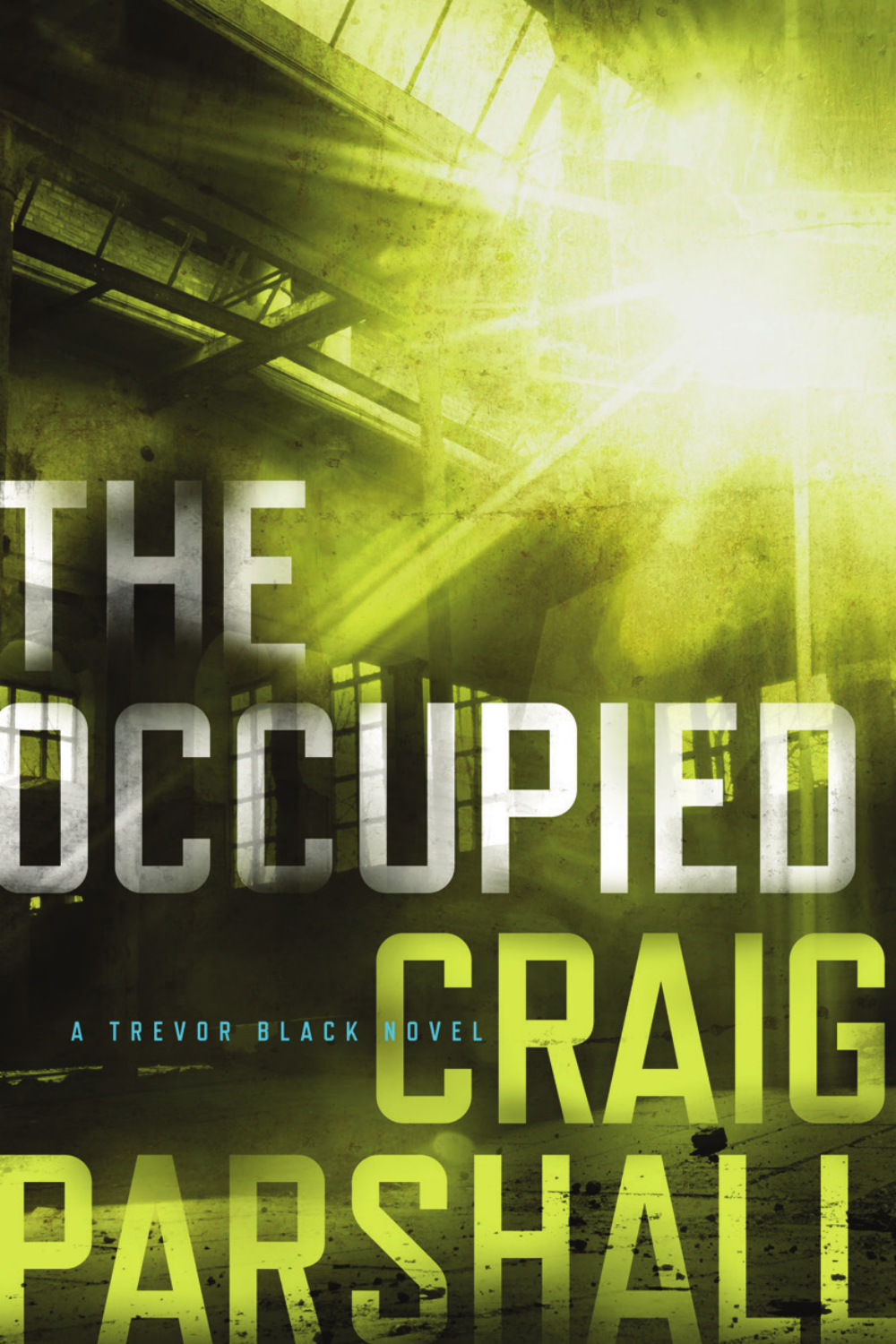## ADVANCE PRAISE FOR THE OCCUPIED

One of the greatest challenges for a writer is making the invisible world real. Craig Parshall has done exactly that. . . . If you're fascinated by the supernatural and how it exists in a moral universe, then this is the book for you.

**PHIL COOKE,** writer, filmmaker, and author of *One Big Thing: Discovering What You Were Born to Do*

Craig Parshall has combined gritty naturalism with believable supernaturalism to produce a real page-turner.

**WARREN SMITH,** author and vice president of the Colson Center for Christian Worldview

In his new novel, *The Occupied*, Craig Parshall takes us into the supernatural world for a thrilling ride that also educates us about the unseen realm. In the end we discover that it is crucial that we know who occupies us.

**KERBY ANDERSON,** president of Probe Ministries and host of *Point of View* radio talk show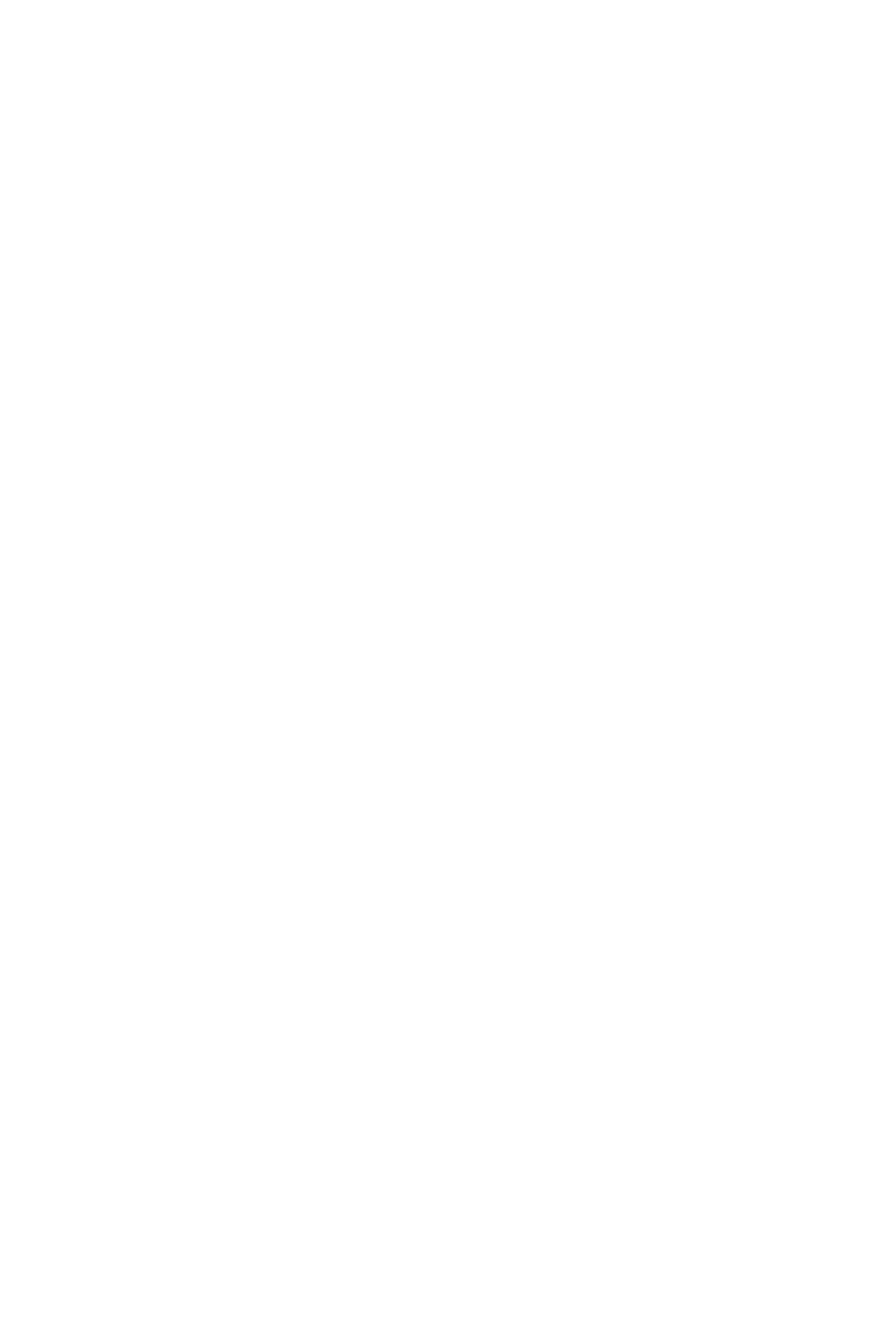### THE OCCUPIED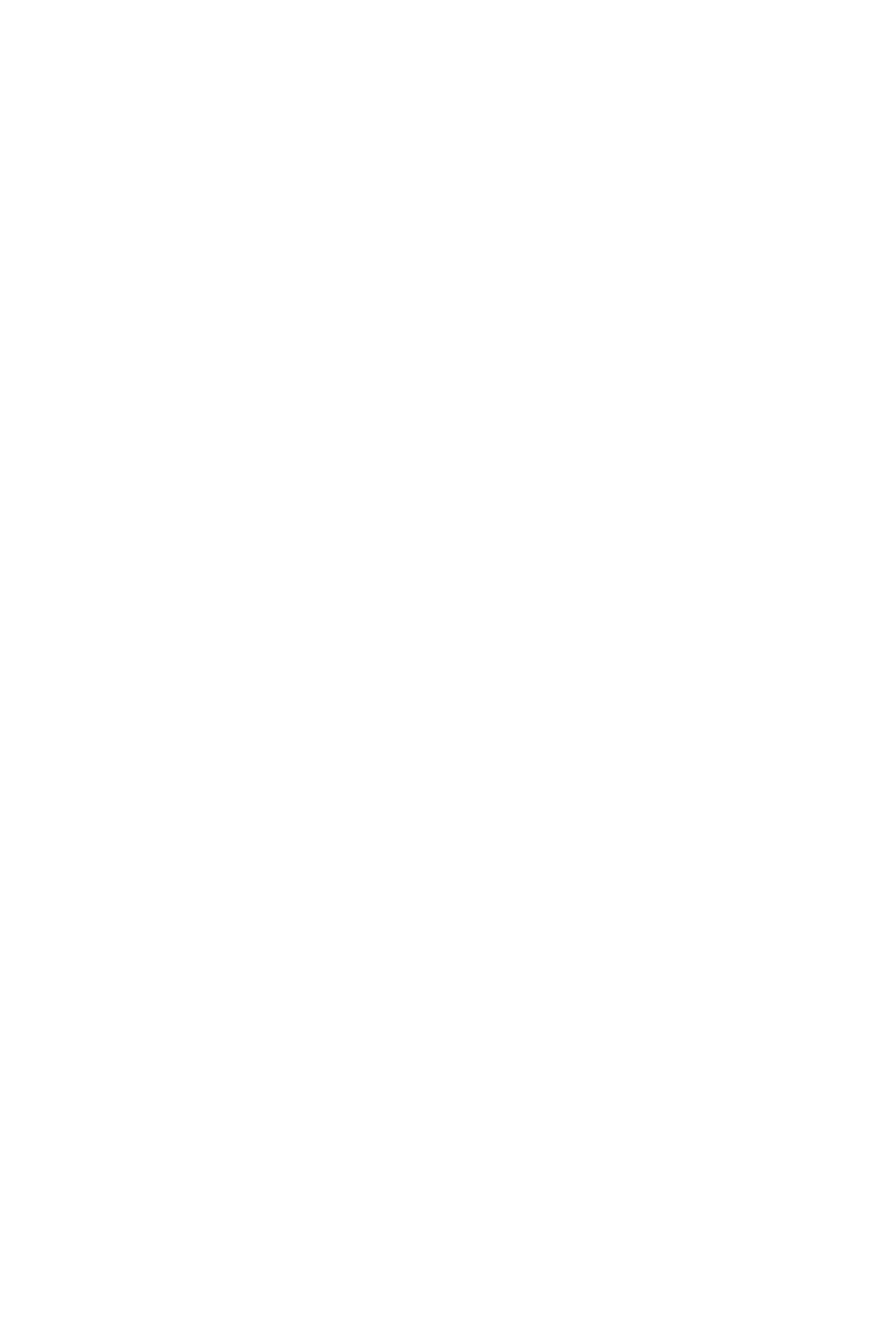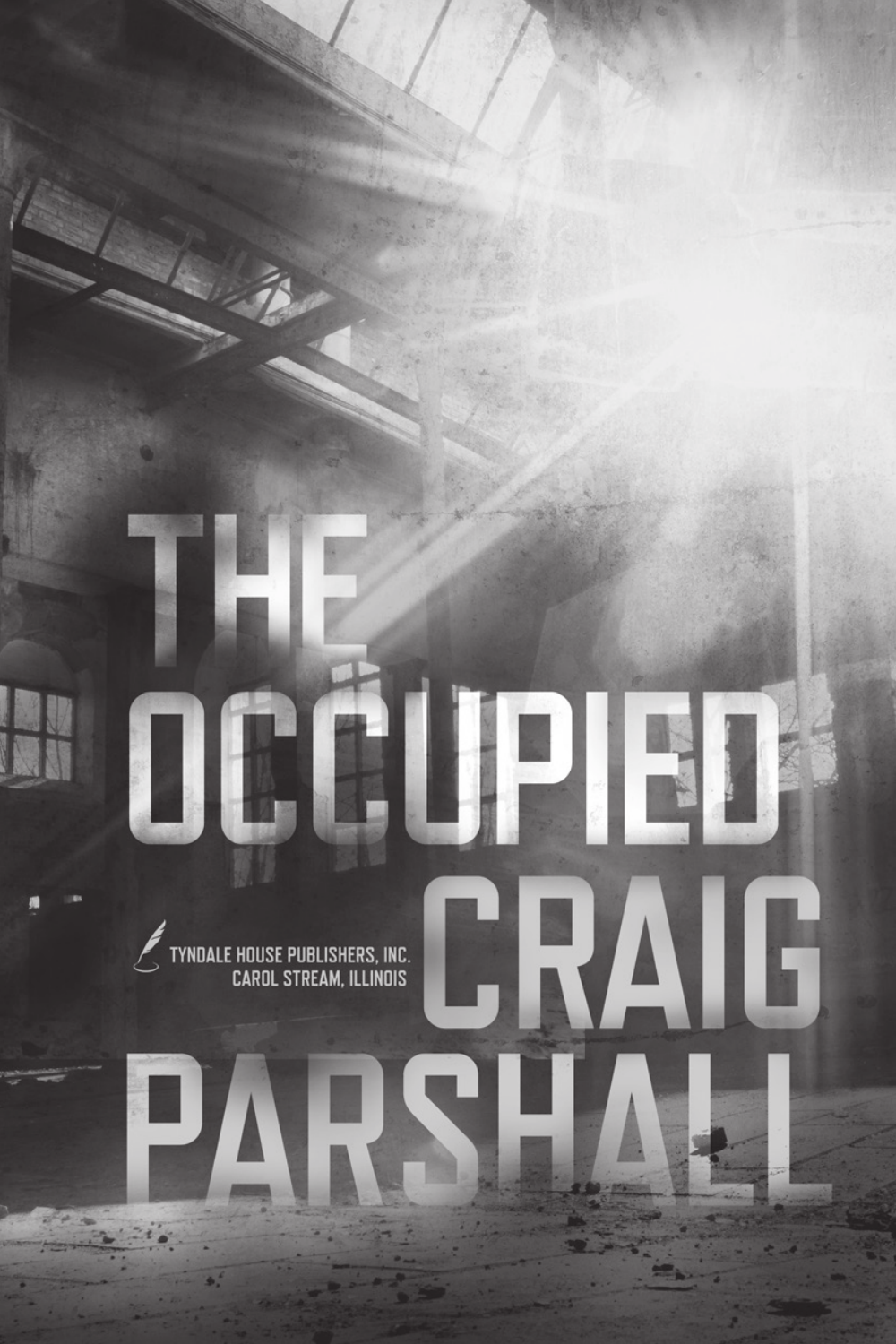Visit Tyndale online at www.tyndale.com.

*TYNDALE* and Tyndale's quill logo are registered trademarks of Tyndale House Publishers,  $Inc$ 

*The Occupied*

Copyright © 2016 by Craig Parshall. All rights reserved.

Cover photograph of silhouette copyright © Richard Rhyme/500px. All rights reserved.

Cover photograph of hall copyright © kamisoka/Getty Images. All rights reserved.

Author photograph copyright © 2016 Lauri M. Bridgeforth at Full Frame Photography. All rights reserved.

Designed by Dean H. Renninger

Edited by Caleb Sjogren

Published in association with the literary agency of AGI Vigliano Literary, 405 Park Avenue, Suite 1700, New York, NY 10022.

Scripture quotations are taken from the New American Standard Bible,<sup>®</sup> copyright © 1960, 1962, 1963, 1968, 1971, 1972, 1973, 1975, 1977, 1995 by The Lockman Foundation. Used by permission.

*The Occupied* is a work of fiction. Where real people, events, establishments, organizations, or locales appear, they are used fictitiously. All other elements of the novel are drawn from the author's imagination.

#### **Library of Congress Cataloging-in-Publication Data**

Names: Parshall, Craig, date, author. Title: The occupied / Craig Parshall. Description: Carol Stream, Illinois : Tyndale House Publishers, Inc., [2016] | Series: A Trevor Black novel Identifiers: LCCN 2016013003| ISBN 9781496419187 (hc) | ISBN 9781496411358 (sc) Subjects: LCSH: Paranormal fiction. | GSAFD: Suspense fiction. | Mystery fiction. Classification: LCC PS3616.A77 O28 2016 | DDC 813/.6—dc23 LC record available at <https://lccn.loc.gov/2016013003>

Printed in the United States of America

|  | 22 21 20 19 18 17 16 |  |  |
|--|----------------------|--|--|
|  | 7 6 5 4 3 2 1        |  |  |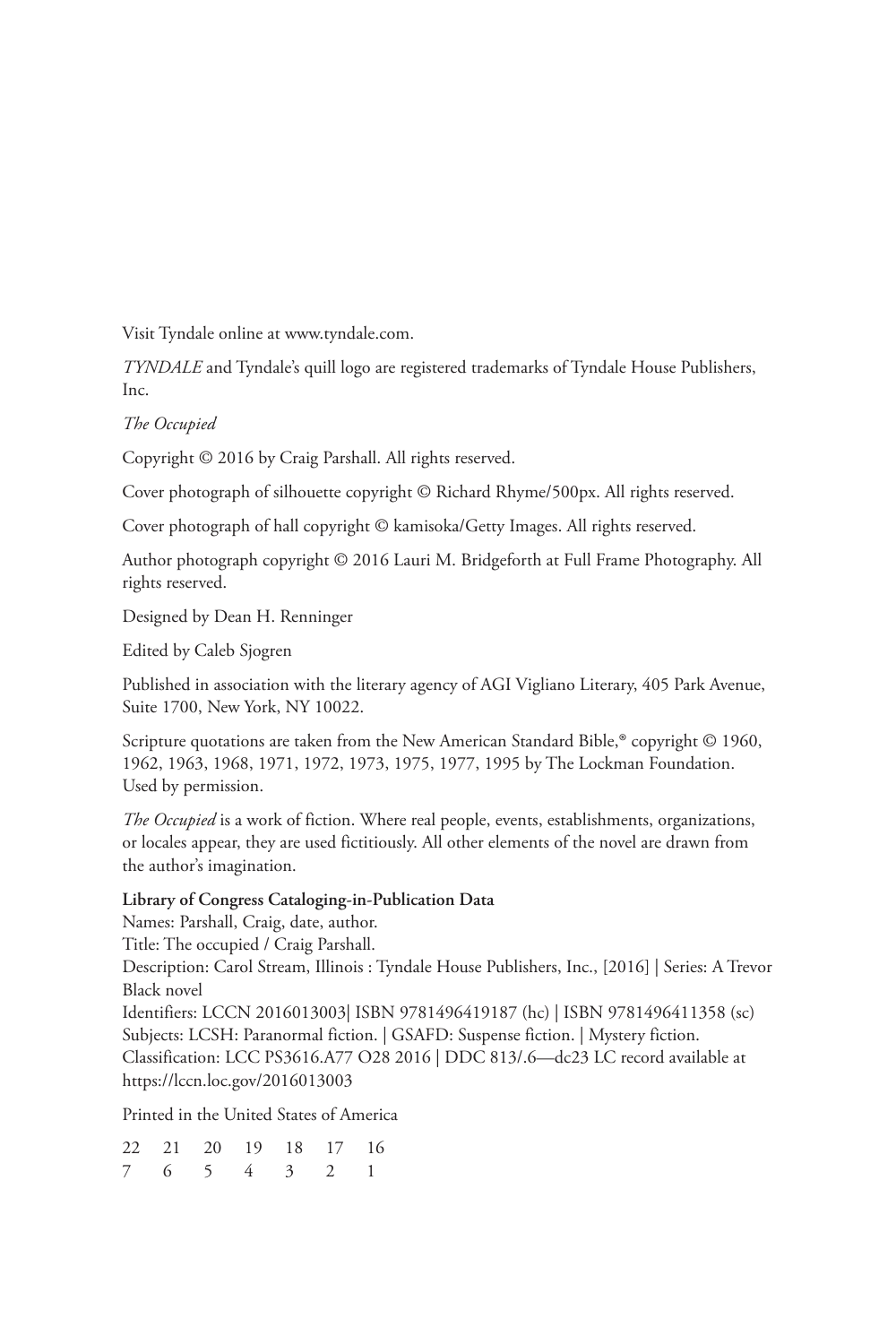### PROLOGUE

I keep monsters in my peripheral vision. When you've been attacked by the horribles, you never forget.

I lean against the railing of the car ferry as it plows the waves of the Pamlico Sound, the body of water protected from the full force of the Atlantic by a chain of white-sand barrier islands. I can only afford to close my eyes for a second or two, feeling the sun on my face and the wind moist with sea spray. My Mets cap is yanked down tight against the hard gusts blowing across the steel deck as I head back to Ocracoke Island, a place laced with fishermen, odd-jobbers, and occasional hurricanes. Things are peaceful for the moment. Yet that could change in a heartbeat. The horribles don't give much warning.

Life has become a razor's edge. I pray for a trip safe from mayhem. I am ready in case it isn't.

The ferry is motoring me along the North Carolina coast, taking me back to the island that is now my home. I lean over the railing, look down to where the water is the color of graygreen slate, and watch the sea curling as the ship cuts it into whitecaps.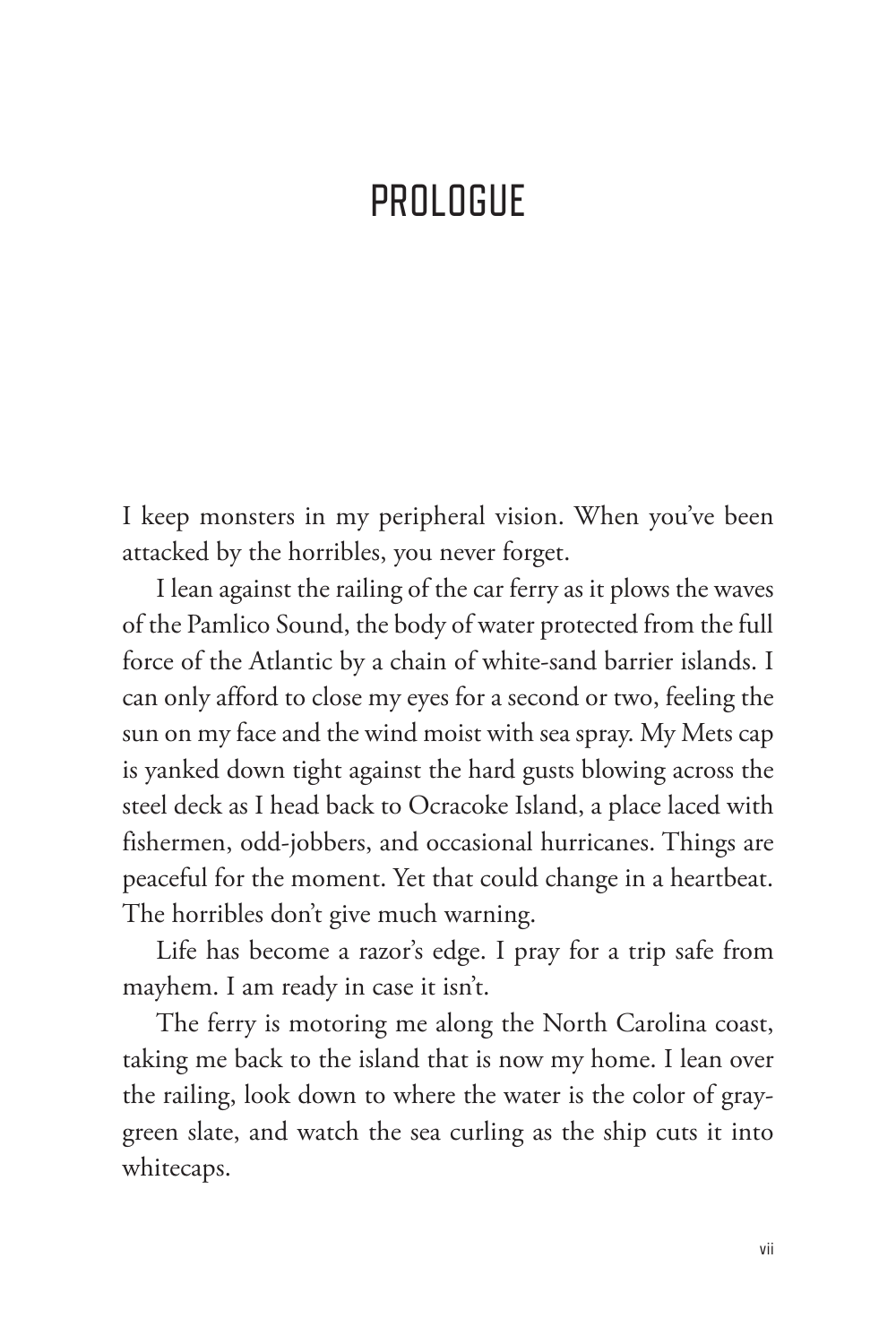But I can't linger. I have the growing sense that one of them may be on board this ferry with me. So I shift position, eyeing the deck stacked with vehicles so I can study the strangers milling along the guardrail.

I catch sight of a passenger who is standing toward the rear of the ferry. He is a tall man, wide of girth, unshaven, wearing a dirty denim work shirt over a mechanic's jumpsuit, and he is standing alone at the very end of the ferry, looking out to the waters of the sound, where the wake is churned into froth. He pulls back his head and spits loudly as he launches a gob of phlegm from his mouth down to the sea.

One of my senses tells me that this man might be one of them. One of the horribles. Though I can't be sure.

Then I notice on my right, along the railing, about twenty feet away from me, a mother and father with their boy. They are smiling and talking. The man says something to the woman, and she laughs generously and links arms with him.

The couple reminds me of the women I have known. Courtney, of course. The princess of excess and regret.

And the others. How can I not think about them after everything that has happened? Marilyn Parlow, the young love of my much younger life. The flirtatious, insulting, mysterious Marilyn.

And Ashley Linderman, the smart, gutsy detective I met recently during my harrowing return to my hometown, after being away so many years.

And of course, there is Heather. Whose life remains all but a mystery to me.

I glance over to the tall, wide man standing by himself at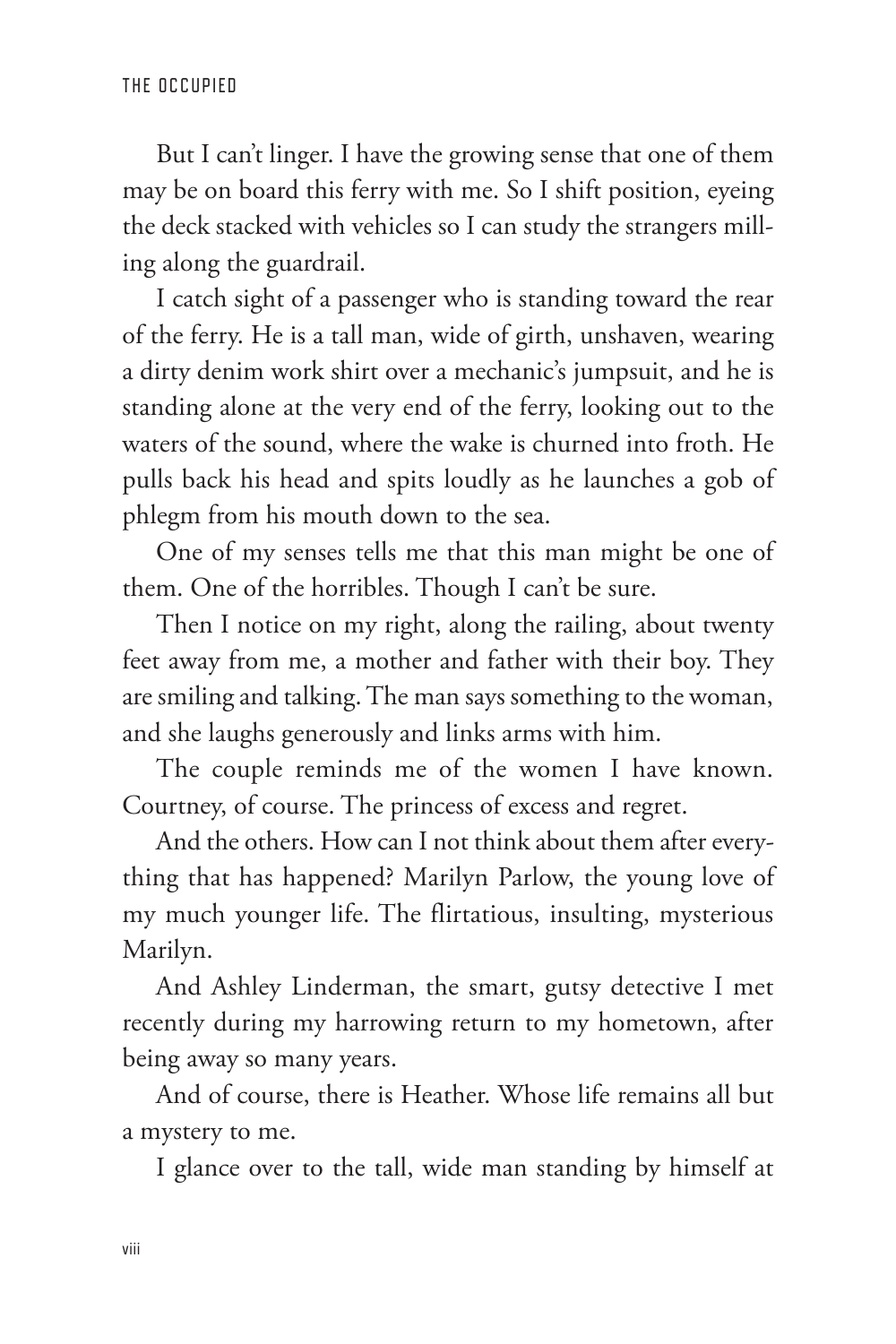the end of the ferry. I could be wrong. It's possible that the special sense I have about him might be due to the ferry's diesel engines, nothing more.

To my left, I also notice a young man along the railing who looks to be in his early twenties, and judging from his skulland-crossbones T-shirt, he is likely a tourist. Everything about him is in black—his pants, his shoulder-length hair, and, as I look closer, his eyeliner is black too. He is reading a paperback book that appears to be a paranormal novel, which grabs my attention.

I call out, loud enough to be heard over the wind and the water, "You into horror?"

"It's just vampires and demons and stuff."

"You say 'just' like it's a trivial thing," I reply. "Supernatural suspense, they call it. But I'd say *horror* describes it best."

"Describes what?" He is looking at me with his head tilted back, keeping his distance, treating me like I've morphed into a Komodo dragon.

I look straight at him. "You think dark forces are just a fantasy. The ones breaking through from the other side. Bringing death. Destruction. But that's exactly what they want us to think."

The kid snorts again and says, under his breath, "Dude, that sounds a little paranoid."

"Dude," I shoot back, "not if it's true."

I get a laugh from him. Then a question. "Dark forces, like what?"

I don't usually converse with strangers about invisible monsters, but he seems interested. So I feel compelled to lay it out. "Like the three mortal enemies."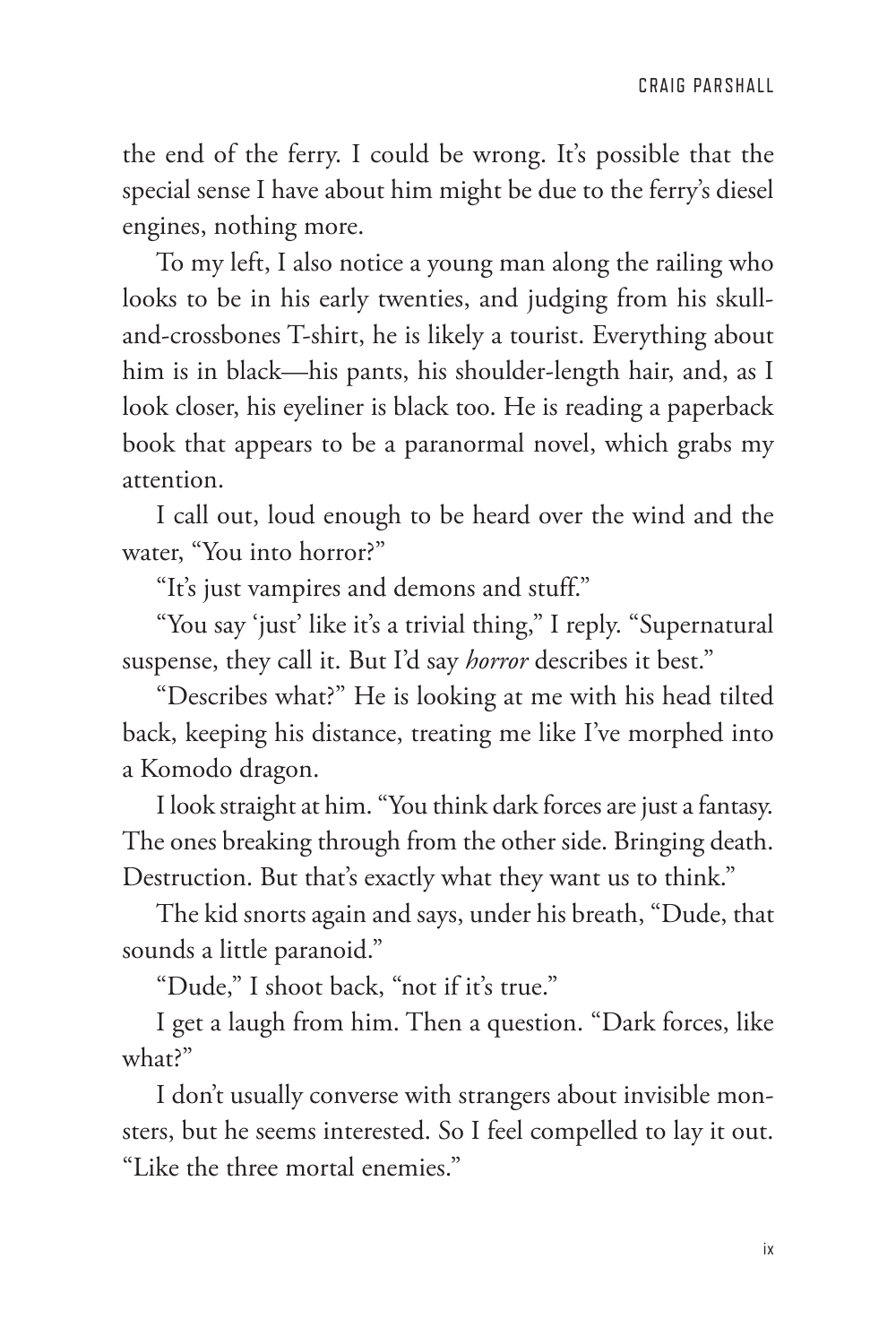"Wow." He takes a second. Then, "Okay. Three enemies . . ."

"I'm telling you something important," I warn him. Even as I say it, I know I must sound like a crackpot. But then again, who knows when the truth might break through to somebody? "First, there's the world, and all that's in it and all that we see, but also what we can't. Second, the flesh—all those desires, arrogances, strivings—when we let it rule us. Last, but definitely not least, there's the devil. That's in reverse threat level."

He looks out to the sea and then begins to open up the paperback to the page where he has his finger as a bookmark. "Good luck with that."

I decide not to verbalize what I am thinking. Which is, *Young man, luck has nothing to do with it.*

He drops his hand to his side, still clutching the paperback while he walks away, perhaps looking for his car parked on the deck of the ferry. Perhaps just wanting to get away from some kooky guy with a demon complex.

I scan the other passengers on the deck again, knowing any one of them may be harboring a monster.

It wasn't always like this. There was a time when I would carry professional business cards in a sterling-silver case tucked into the left pocket of one of my handmade Italian suits, just over my heart. The cards were heavy stock with black and gold embossing that read, "Trevor Black, Attorney-at-Law, Criminal Defense & Major Crimes," followed by the address of my law office on the Upper East Side.

But no more. If I handed out those cards to people now, I could be arrested. The Dunning Kamera murder case changed everything for me.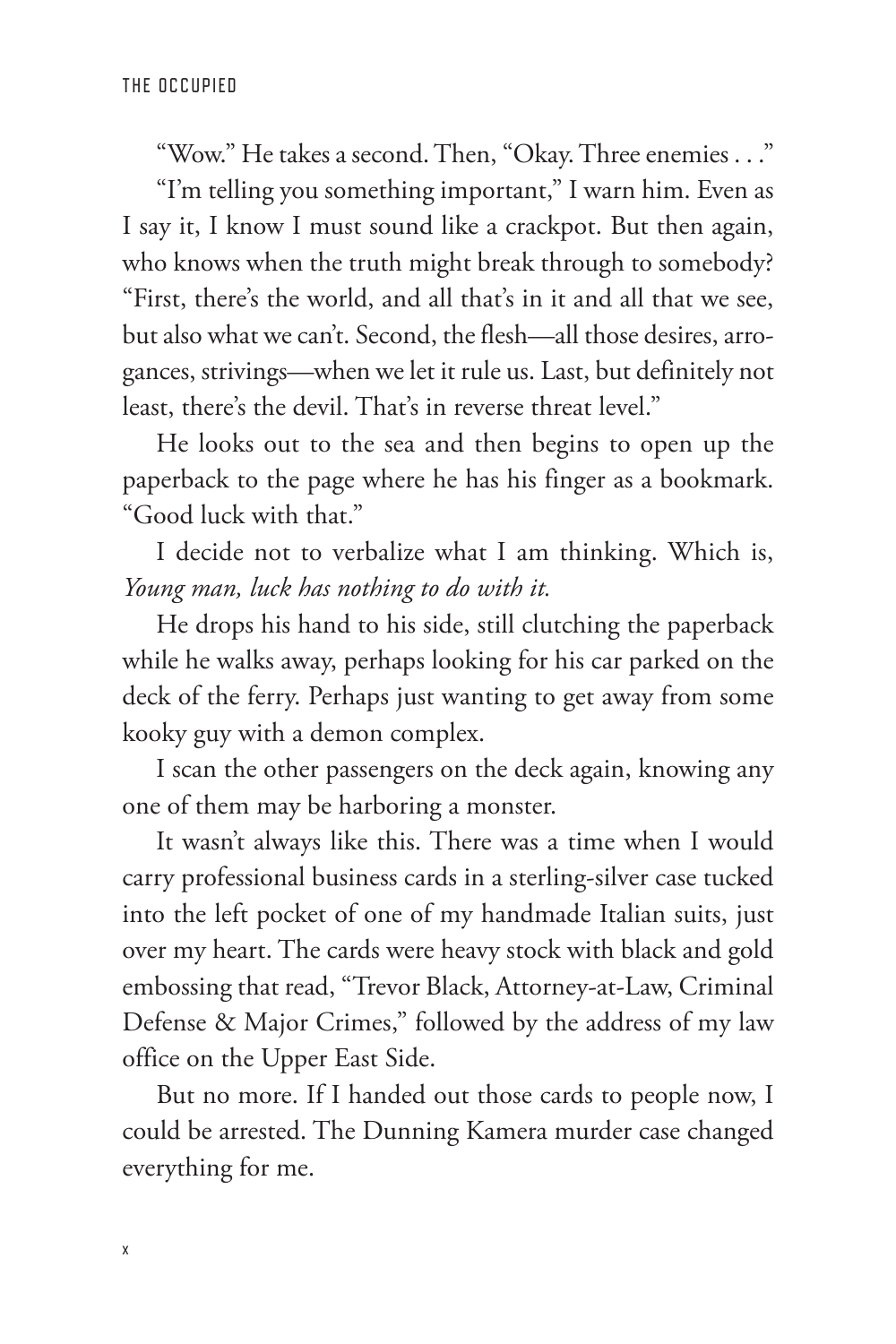I notice off to my right, a half mile from the ferry, fishermen on the far shore casting into the surf. I think about launching my forty-footer at the marina and out to the Gulf Stream. The yellowfin tuna might be running, but even if not, out there on the blue expanse of the ocean, with no land in sight, there is a chance I could get a vacation from *them*.

Or so I've guessed, thinking there might be safety on the open water. On the other hand, I keep an eye on the big guy who spits again over the railing. We will see whether my theory holds true.

Soon I will catch sight of the little harbor at the island, so I decide to wander back to where my Land Rover is sandwiched among the line of other cars, bumper to bumper, on the deck. Like other passengers now, I climb into my vehicle and shut the door and will wait until the ferry eventually docks. I can't see the harbor yet, but eventually the ferry is going to slide to a halt against the big wooden pylons that are roped together and slick with greenish ocean slime.

Then I realize that the driver's-side window of my car is down, instantly followed by a feeling like a slap in the face. That I was right all along. One of the monsters is aboard this ferry and is very close to me. And getting closer.

I turn my head slightly to the left, toward my open car window. Then out of the corner of my eye, I see him. The large man with the dirty denim shirt over his mechanic's jumpsuit who is slowly approaching my car.

A crackling sound comes over the loudspeaker, followed by a voice giving the familiar instruction about starting our vehicles and keeping them in park and how one of the ferrymen in the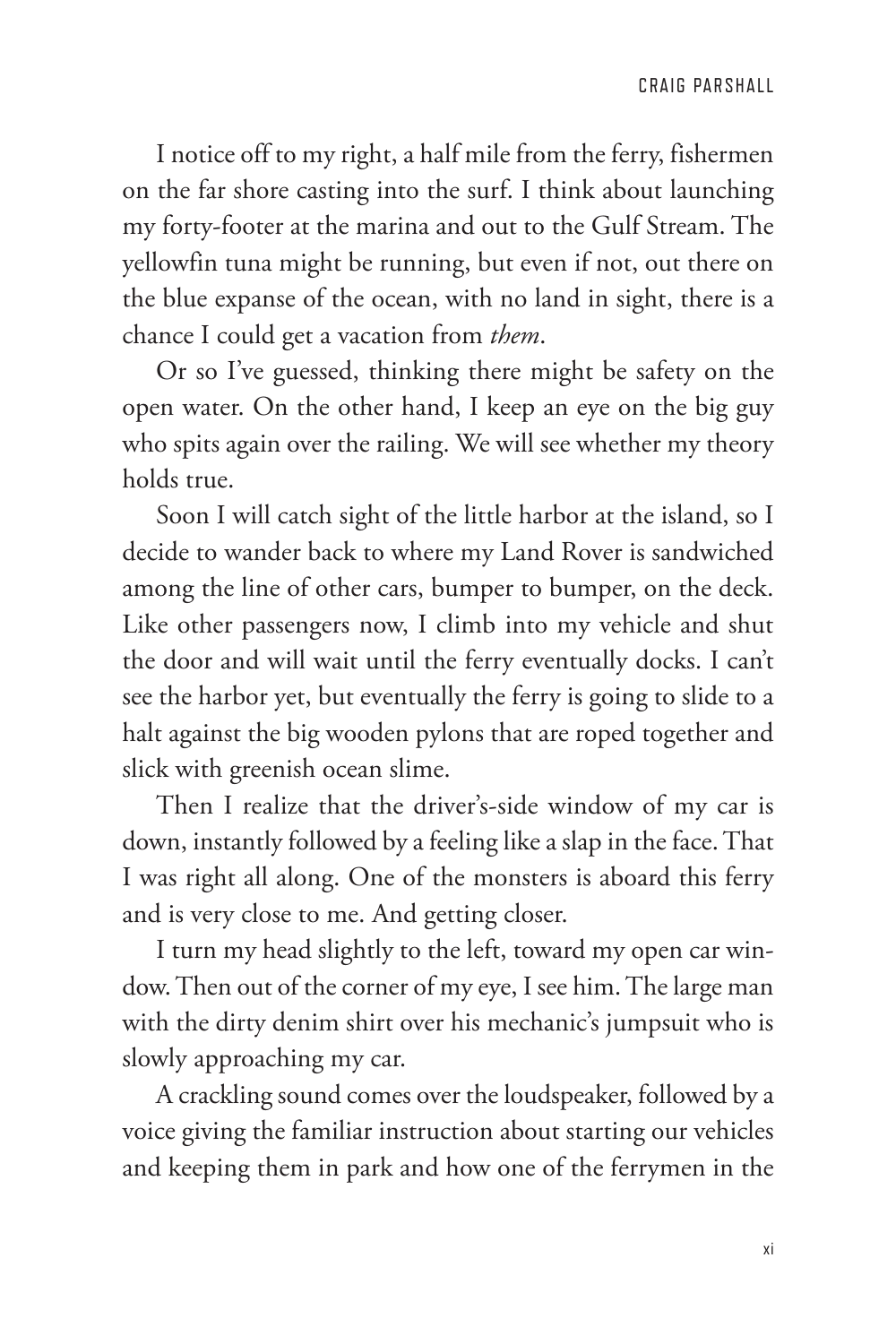tan naval uniforms will motion for us to drive forward when it is time.

The big man in the mechanic's suit has stopped next to my wide-open driver's-side window. His beefy fist is now gripping my door, so close to me that I can see the bristles of hair on the back of his hand, and he grunts in a tone that is deep and feral.

But I see another man through my windshield. He is dressed as a ferry officer, in a tan uniform, marching, arrow-straight, toward my car, and he looks unstoppable. Then, in an instant, the big man at my window vanishes. I look in my rearview mirror to find where the man has gone, but I can't see him. I look for the ferry officer. He has disappeared too. It's part of my everyday life now—this clash of kingdoms, darkness and light. The invisible war. Except, by an extraordinary series of events, I am able to see it. And I have chosen sides.

I lock my door and roll up my window. I will wait in my car for the rest of the ride until we eventually reach the island, when the steel gate of the ferry will be lowered down with a metallic groan and then a clank, creating a runway for the cars, and shortly after that I will be connected to the land. I steady myself. Soon I'll be home, though I now realize my island is no longer a safe haven. But then, I should have known that anyway. Mere geography never is.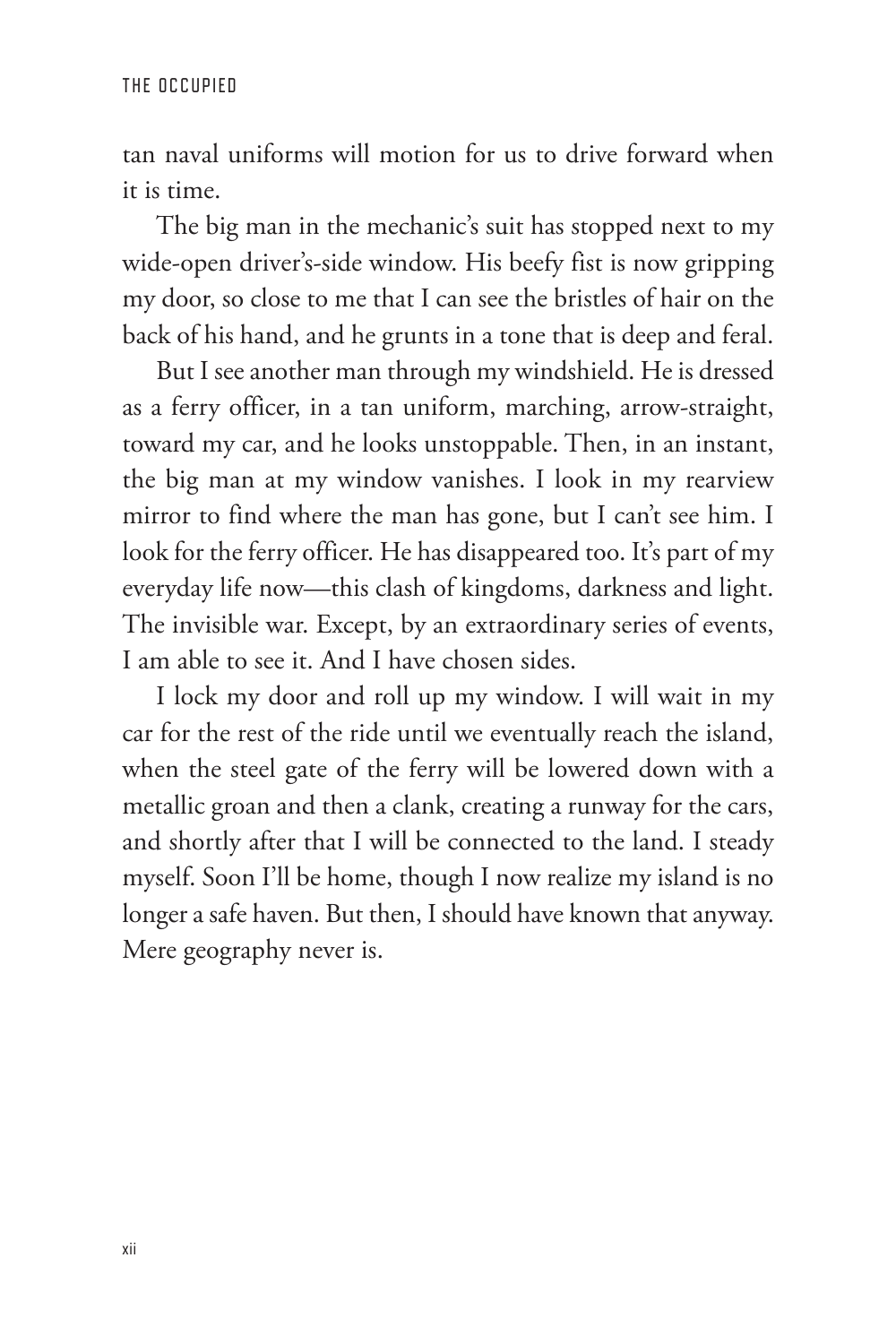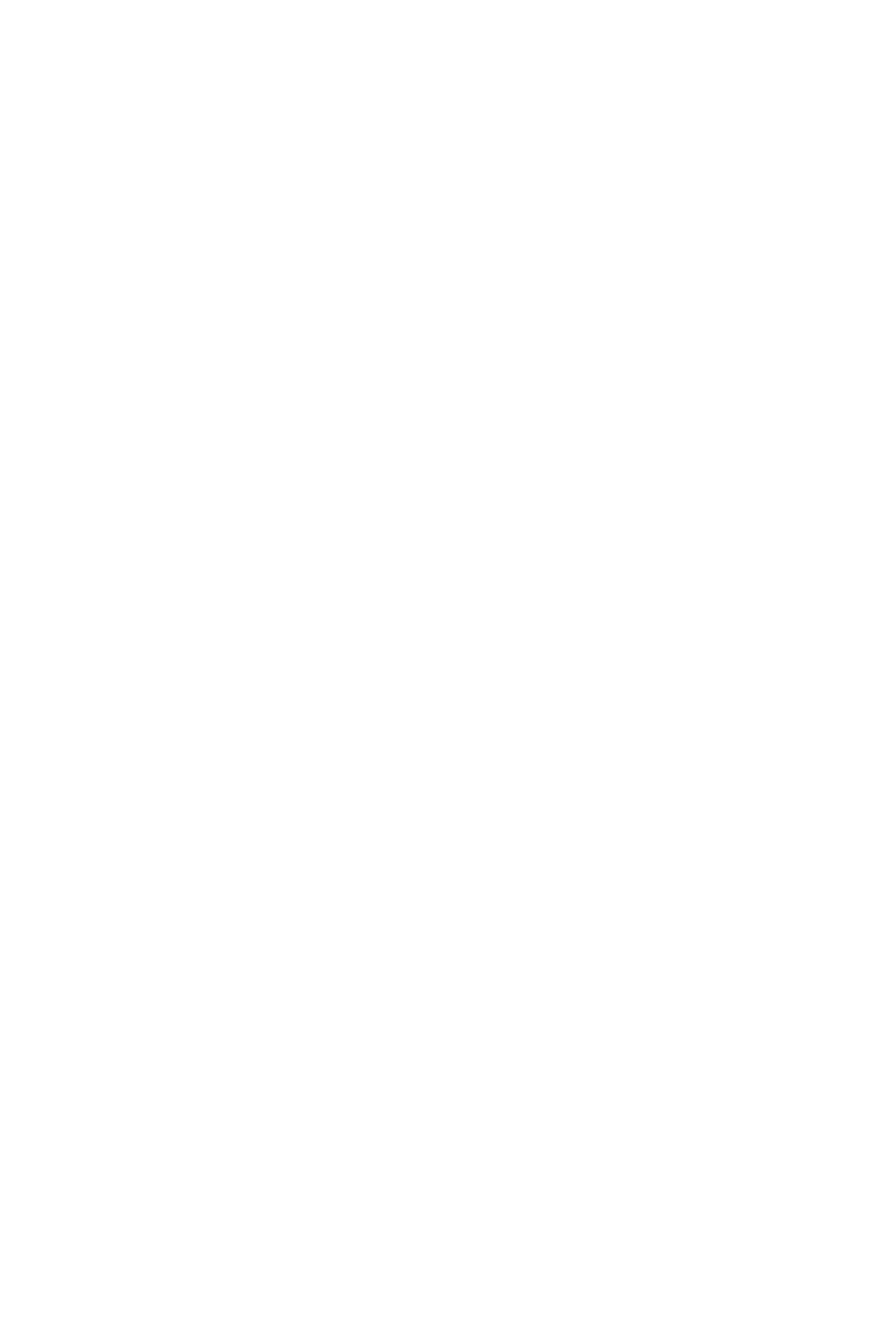1

I was thirteen years old when my father died. His funeral was held in a large stone chapel on the grounds of the cemetery. It was my first face-to-face with death. But it would not be my last. I couldn't put it into words, nor understand it, but somehow the fact that the ceremony was being conducted in a graveyard hit me with an almost tangible image of death. Like a sad fairy tale full of ink drawings about a powerful, pitiless giant standing guard over the land of the dead, while I, hopelessly and haplessly small, shivered in his looming shadow.

My mother's muffled sobs during the service that morning were heartbreaking. Even more than her unceasing wails on the day she'd answered the doorbell and spoken to two men from the foundry. One of the men had taken me into our television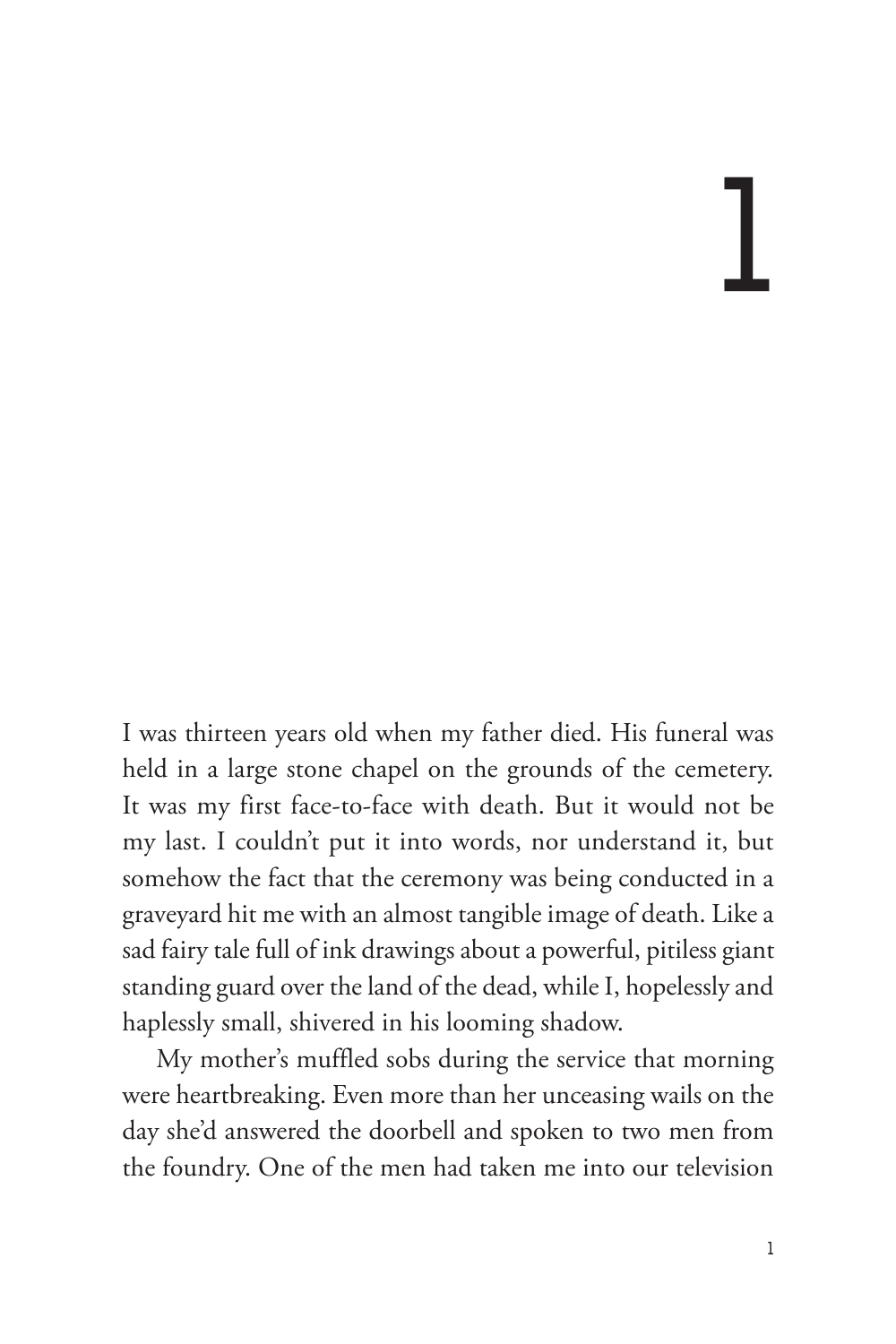room, presumably waiting for my mother to collect herself. When she finally appeared, she sat down next to me and, in a quavering voice that was barely capable of transmitting facts, reminded me that my father had loved me. And then the worst. She told me that he had been killed in an industrial accident. I tried in my own dizzying numbness to console her, but nothing I did seemed to ease the pain. Despite that, she gathered me in her arms and told me, laboring on each word, "We are going to make it." But I didn't see how.

When the funeral service ended, there was a flood of faces that came up to me saying they were sorry about our loss, some familiar to me, many not. A few chose to remind me that at least death had come instantly. "He didn't suffer," I was told. I am sure it was meant to be consolation, tinged with wisdom. But it imparted neither. When you're thirteen, and you know your dead father is lying over there in that burnished wood casket, the proffered wisdom of a grown-up sounds hollow and distant, and the faces of all those strange adults don't register. Except for two faces—the ones that even now connect that day to this one, haunting my memories. I can still see those two faces.

Hoskins Opperdill was one. My father had been a quality control engineer at the Opperdill Foundry, which operated along the banks of the Little Bear River. From the few occasions my father had taken me to the foundry, I remembered it as a place of infernal noise and gargantuan machines. The plant was owned by Hoskins Opperdill, who I had always heard was the richest man in Manitou. I never heard my dad say a negative word against him. After the funeral, Opperdill strode over to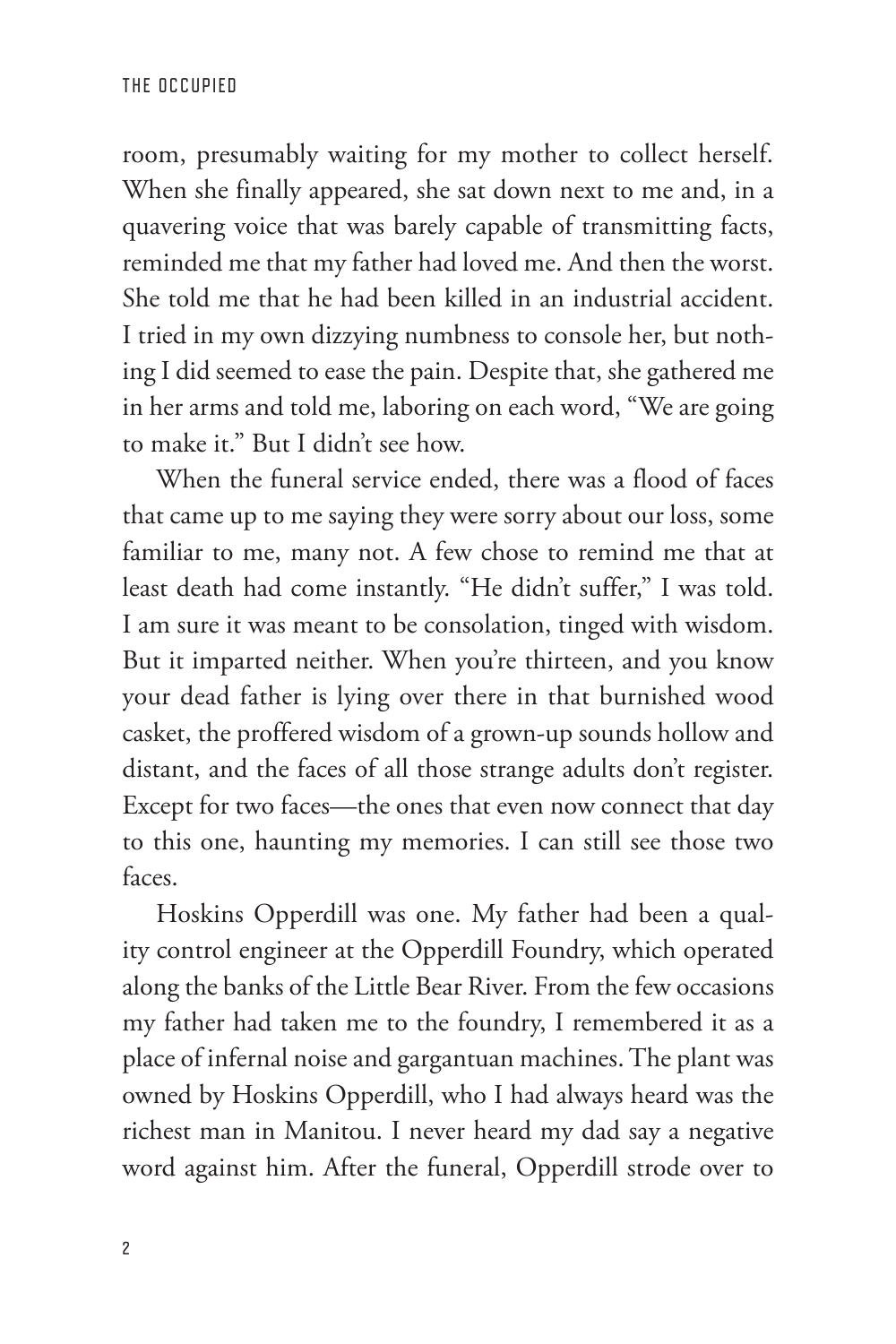me in his suit and tie and starched white shirt. I had heard that he had a son of his own, about my age, but I'd never even seen him. He might as well have lived in a different world.

Opperdill had the stern, stiff look of a man had who had kept to matters of business his whole life, yet when he held out his hand to shake mine and patted my head, I sensed a different side.

"Your father was a fine man."

I nodded.

"I am very sad that he's gone. Would give anything to change that. Do you believe me, son?"

Here was a grown man—a wealthy, powerful man—asking a thirteen-year-old boy for his opinion. I kept my head down at first, hot tears blinding my eyes, and I almost felt ashamed. But while the man's face was stern, his eyes were gentle, so I worked up the boldness to answer. "I'm not sure if I can believe that. I just know that my dad is gone, and it was your foundry where he died."

He gave a sound, like he was clearing his throat. "A straight shooter, huh? Well, that's okay." Then he reached in his pocket and pulled out a roll of hundred-dollar bills and shoved them into my hand. "Your mother's too proud to take it. Make sure she gets this. If the money-grubbing lawyers have their way, it'll be quite a while before the workers' compensation payments are straightened out."

Everyone stepped outside and strode silently down the gravel path for a short graveside service. The pallbearers strained cautiously against the weight of their load under a brilliantly blue sky, which seemed grotesquely out of place. A smaller group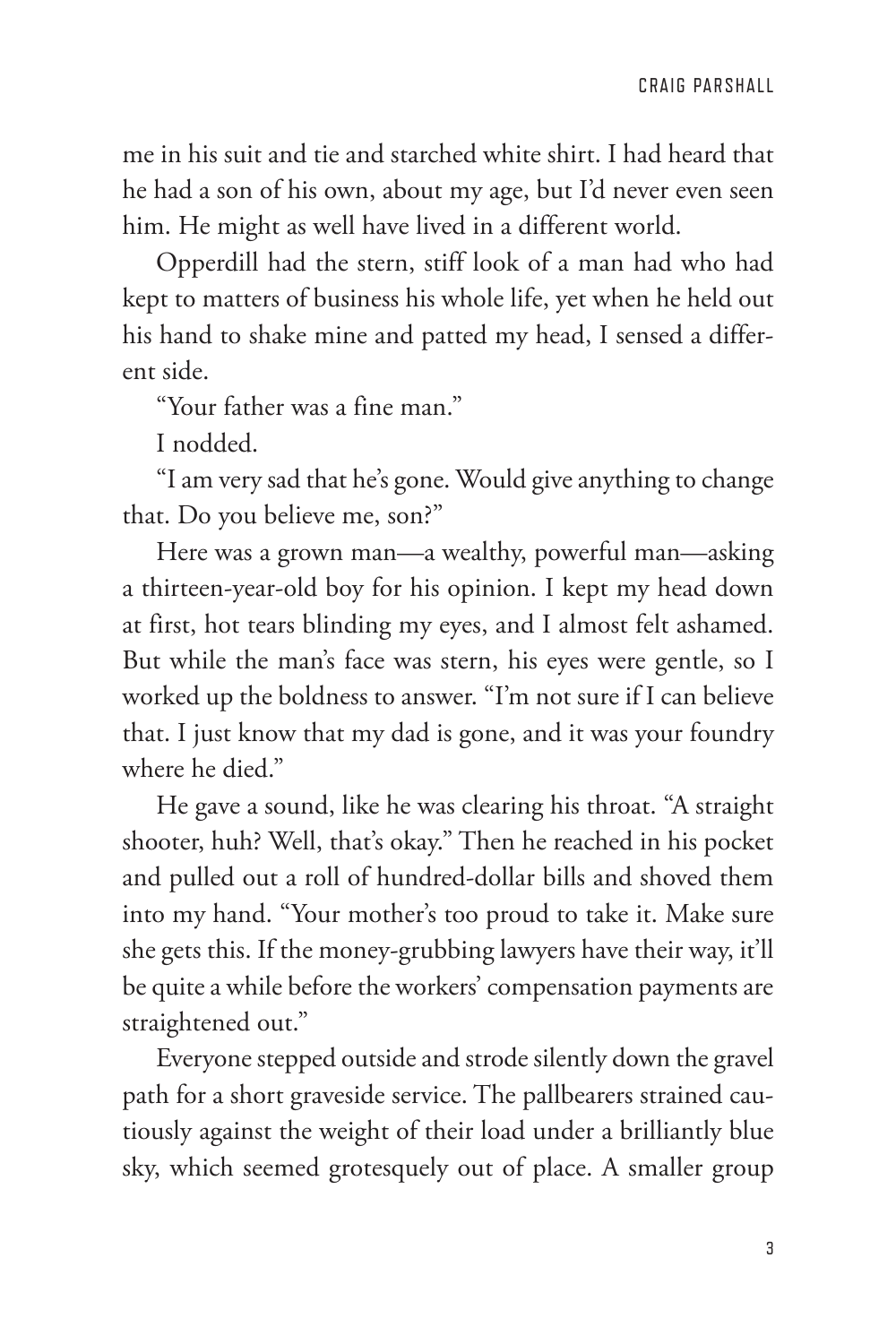gathered around the vacant space that had been dug in the ground. I was given two red roses. One was to put on the coffin while it was still poised at ground level, which I did. The other rose remained clutched in my hand.

The minister droned in vague generalizations about a man he'd never met. I focused on the rose, trying to follow the spiraling of its petals from the outside into the center, then out again. Keeping my mind occupied, steering it away from the raw fact of why I was there. After the service was over, as I stood beside the box containing all that was left of my father, I felt a hand on my shoulder, too heavy to be my mother's. Almost too heavy to be a hand.

I turned my head and started at the sight of Mason Krim, a neighbor of ours who lived in a huge brick house at the end of our block. The word among my neighborhood pals was that Krim had poisoned cats and dogs that had ventured onto his property, supposedly leaving tainted food in bowls on his back stoop for that purpose. But then again, that could have just been urban legend, spread abroad by imaginative teens.

Krim stood hunched over and pointed to my father's casket, which had yet to be lowered into the ground, and spoke. "I know what you're thinking."

Even overloaded and shell-shocked, I still found this statement exceedingly odd.

"You're thinking," he went on, "that's all there is. Dead is dead. Gone." Then he bent toward me, closer to my face, his breath filling my nostrils with the scent of something rotten and barely camouflaged with peppermint. "Just make sure you keep your mind wide open to anything. There's things out there